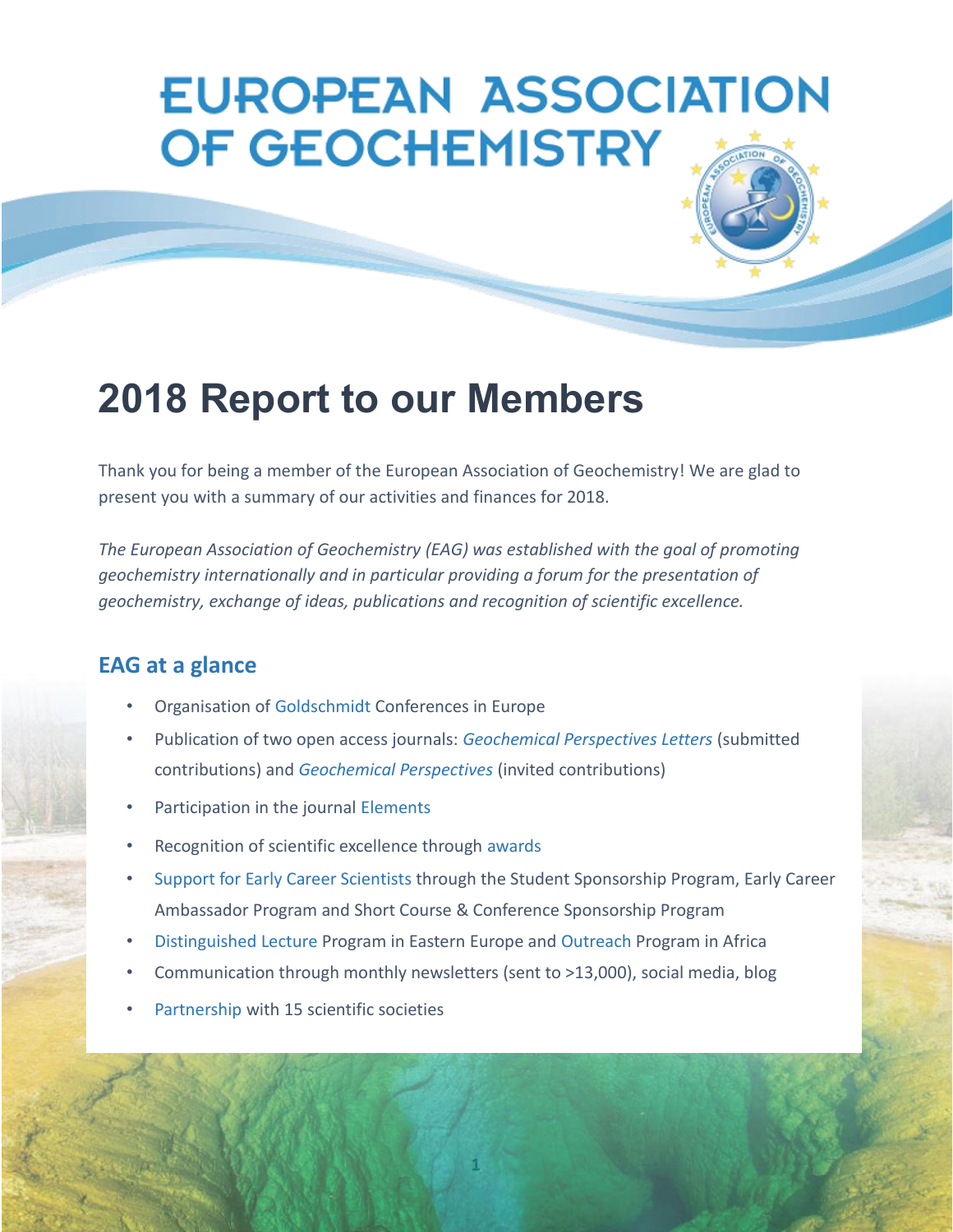

### EAG Membership

The EAG has 3,654 members in 85 countries (as of 31 Dec 2018), including 72% in Europe. This includes 2,448 (67%) professional members and 1,206 (33%) student members.



#### **Geographical distribution of EAG members: Evolution of EAG Membership:**



### 2018 Goldschmidt Conference®

The Goldschmidt Conference is organised by the Geochemical Society on even-numbered years and by the EAG on odd-numbered years. The 2018 Goldschmidt Conference took place in Boston, USA and gathered 3,319 delegates (including 28% students) from 65 countries, making it the largest

North American meeting to date. New features of the conference in 2018 included on-site childcare and a code of conduct for delegates.

A full conference report can be found [here.](http://www.elementsmagazine.org/archives/e14_5/e14_5_dep_meetingreport.pdf)

#### **Conference main statistics:**

| <b>Themes</b>                       | 14          |
|-------------------------------------|-------------|
| <b>Oral Presentations / Posters</b> | 1,756/1,315 |
| Exhibitors                          | 41          |
| Early Career Grants / Waived fees   | 92          |
| Mentors / Mentees                   | 155 / 235   |
| Pre-Conference Workshop Attendees   | 414         |





*EAG-GS 2018 Geochemistry Fellows*

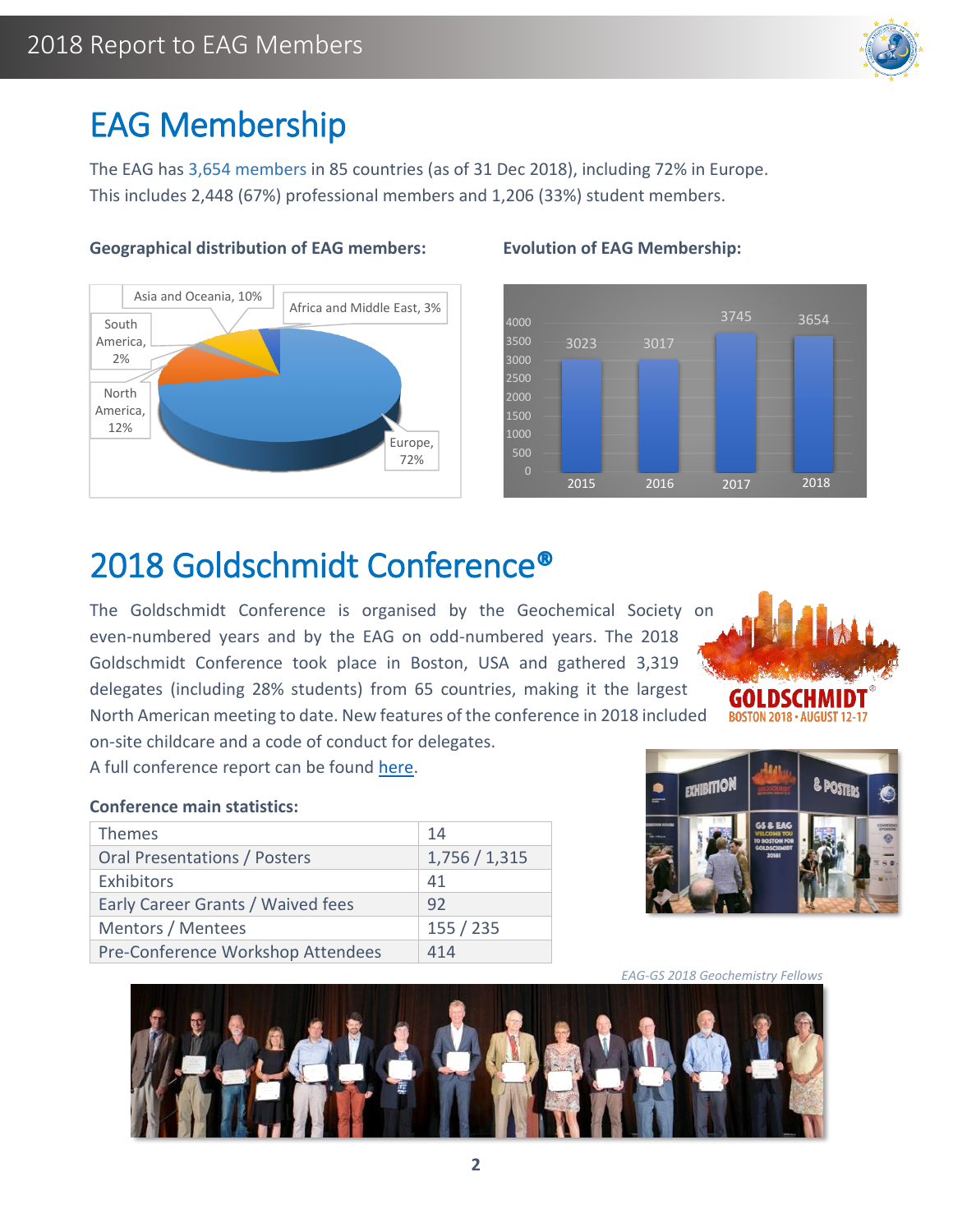

### EAG Publications

The European Association of Geochemistry publishes two open access journals and participates in Elements.

#### **Geochemical Perspectives Letters (GPL)**

The EAG launched GPL in 2015 with the goal of creating an open access, internationally peer-reviewed journal, publishing short, high-quality articles spanning geochemical sciences. GPL is produced by and for the geochemical community.

In 2018:

- 33 articles were published in 4 issues
- 61 submissions were received
- GPL was indexed in Web of Science
- 2 new editors joined the editorial board

In June 2019, GPL received its first impact factor, 4.03, ranking the publication amongst the top journals in geochemistry.





### **Geochemical Perspectives (GP)**

GP was launched in 2012 and is currently published twice a year. Contributions are invited and each issue presents a single article with an in-depth view on the past, present and future of a field of geochemistry, seen through the eyes of highly respected scientists.



#### In 2018:

- 2 new issues published, written by Herbert Palme and Wally Broecker
- 158 citations in 2018 | 592 citations to date
- 4,834 downloads in 2018 | 26,557 downloads to date
- 2018 Impact Factor: 5.7 | 5-year Impact Factor: 9.3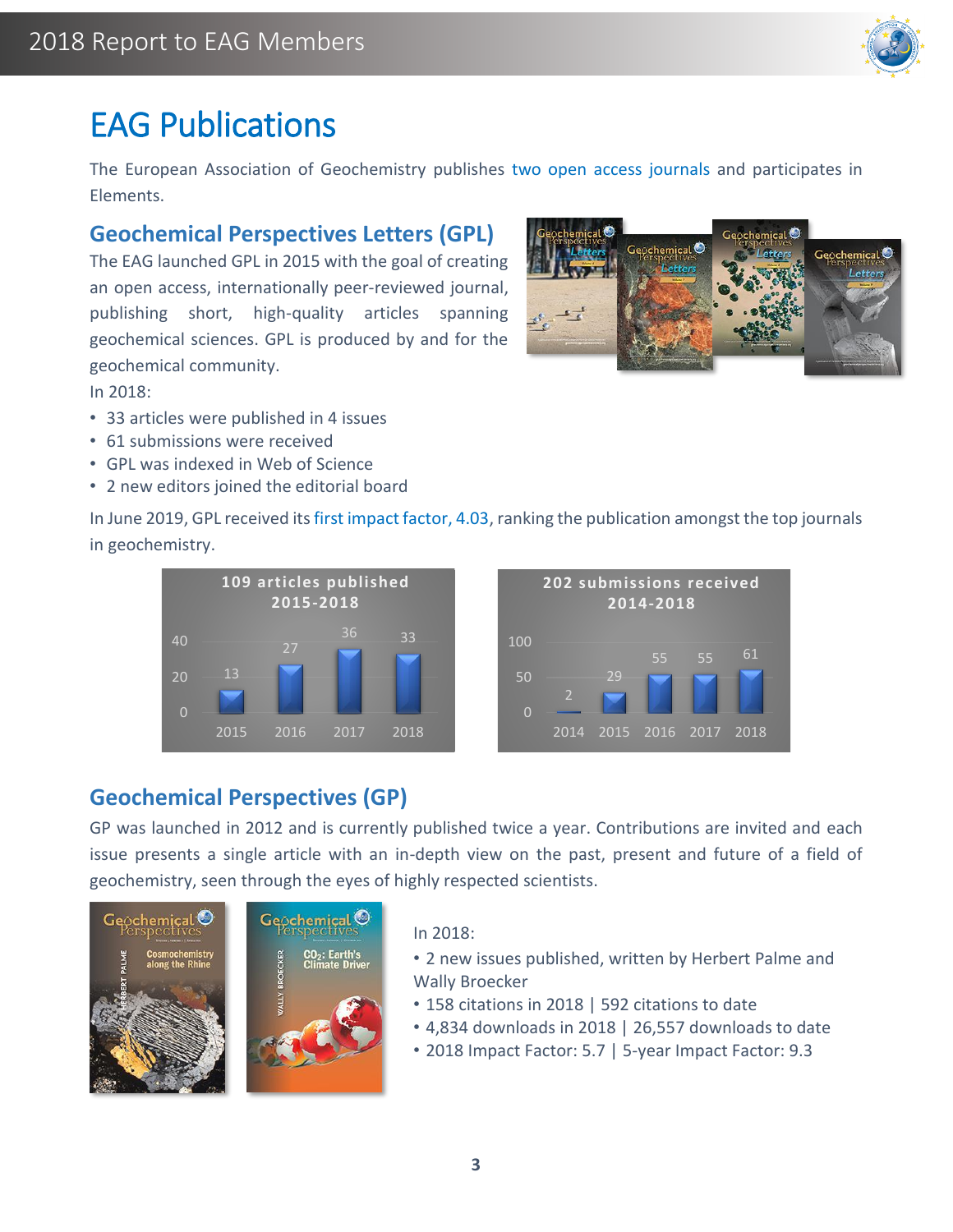

### Early Careers

The European Association of Geochemistry supports Early Career Scientists through 3 programs.

• Student Sponsorship Program

In 2018, **9 students** were sponsored to attend short courses and conferences in Europe. Each received up to €500.

• Early Career Ambassador Program

In 2018, **7 early career scientists** received funds from EAG to attend conferences outside Europe. EAG covered 50% of their expenses, up to €1,500.

*EAG Ambassadors at AGU 2018*

**EUROPEAN ASSOCIATION** OF GEOCHEMISTRY

• Short Course & Conference Sponsorship Program

In 2018, 2 short courses were co-sponsored, at the level of €1,000 each. Funds supported the attendance of **20 students** at reduced rate.

In addition, when Goldschmidt is organised in Europe, EAG subsidises all the preconference workshops. This means that in 2019, EAG will subsidise all 18 pre-Goldschmidt2019 workshops with a budget of €13.6k.

### **Outreach**

The European Association of Geochemistry has developed key programs aimed at developing activities and opportunities for students and researchers in geochemistry throughout the world, especially those in under-represented regions.

• Distinguished Lecture Program

Jim McQuaid (University of Leeds) was our 2018 Distinguished Lecturer and provided four different lectures on atmospheric geochemistry in five institutions in Poland, Hungary, Romania and Croatia, reaching 175 attendees. Video recordings of the lectures are available on the [EAG YouTube Channel.](http://www.youtube.com/user/EAGOffice#p/u)

*Jim McQuaid*

• EAG-GS Outreach Program

As part of the 2018 Outreach Program to Africa, the EAG and the Geochemical Society co-sponsored the [Africa Initiative for Planetary and](https://africapss.org/)  [Space Sciences](https://africapss.org/) (AFIPS) which organised two workshops, in Ethiopia and Kenya.



*Doctorant at the Cheikh Anta Diop University, Senegal, measuring K, Th, U concentrations*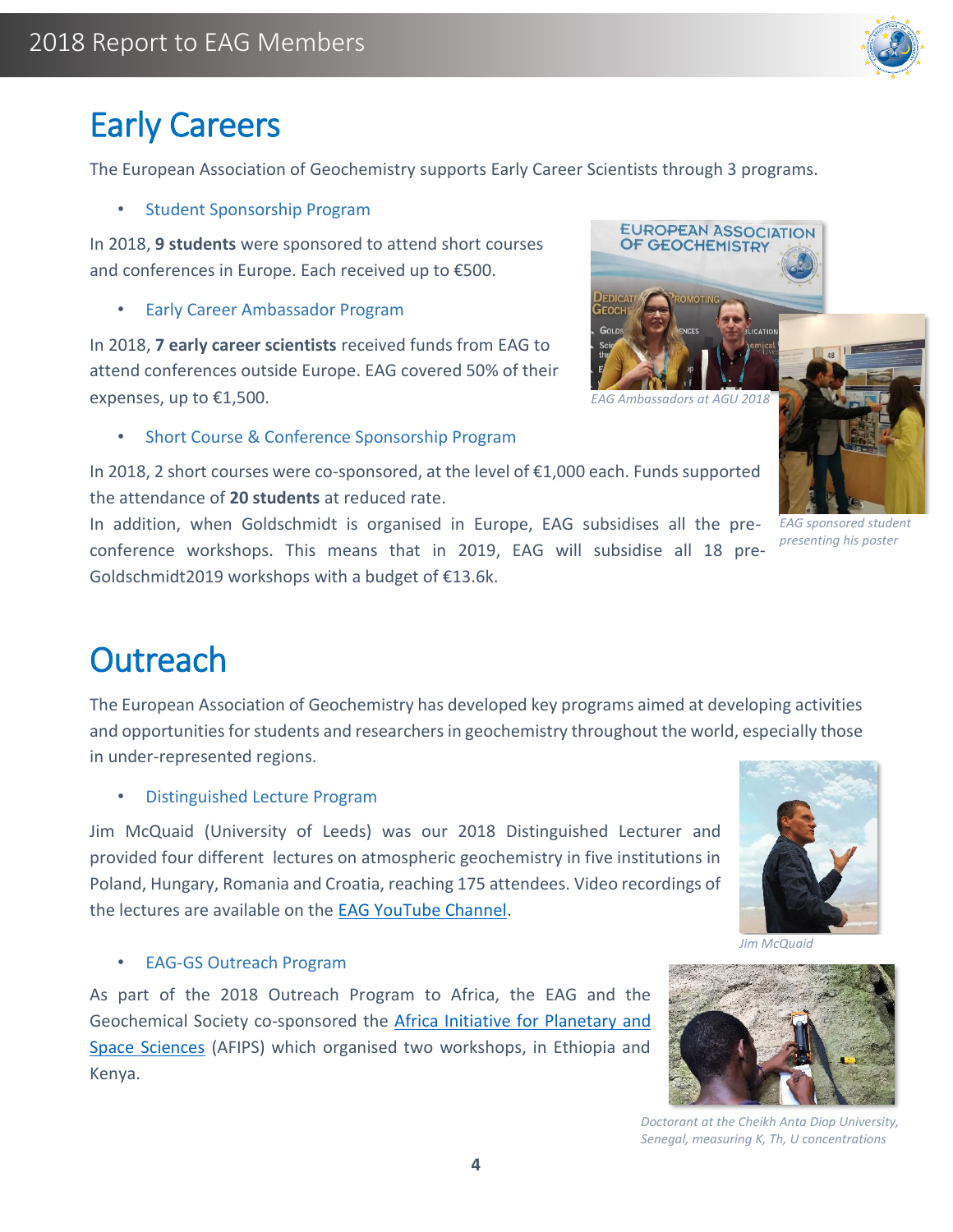

### Awards

l

In 2018, the EAG awarded:

- three medals: the Urey Medal to Susan Brantley, the Shackleton Medal to Jess Atkins, and the Houtermans Medal to Morgan Schaller.
- two special lectures: the P. Gast Lectureship to Caroline Slomp, and the EAG-GS R. Berner Lecture to Simon Poulton.
- 16 EAG-GS Geochemistry Fellows honours to Jess Adkins, Michael Arthur, Miryam Bar-Matthews, Robert J. Bodnar, Daniel Frost, Jérôme Gaillardet, Sigurður R. Gíslason, George R. Helz, Janet G. Hering, Catherine Jeandel, Craig Manning, William S. Reeburgh, Niels Revsbech, Zachary Sharp, Susan Trumbore and Fu-Yuan Wu.

### Finances

| <b>Income</b>                           | 2018   | 2017      |
|-----------------------------------------|--------|-----------|
| Membership dues                         | 29,733 | 34,895    |
| Goldschmidt Conference                  |        | 2,752,438 |
| Royalties and Open Access Contributions | 23,090 | 20,421    |
| <b>Donations</b>                        | 1,085  | 720       |
| Others                                  | 1,223  | 1,676     |
| <b>Total Income</b>                     | 55,131 | 2,813,017 |

| <b>Expenses</b>                            | 2018    | 2017      |
|--------------------------------------------|---------|-----------|
| Personnel expenses (2 full time employees) | 111,057 | 87,349    |
| General expenses                           | 47,410  | 62,662    |
| Goldschmidt Conference                     | 27,885  | 2,213,465 |
| <b>Publications</b>                        | 85,095  | 129,603   |
| <b>Programs and Awards</b>                 | 22,661  | 27,910    |
| <b>Total Expenses</b>                      | 294,108 | 2,520,989 |
|                                            |         |           |

**Net Surplus / Loss -238,977 292,128**

All figures are in Euros.

The EAG receives revenues from the Goldschmidt Conference when it oversees its organisation on oddnumbered years (the Geochemical Society receives revenues on even-numbered years).

Any surplus from the European Goldschmidt conferences is directly returned to the community to finance the initiatives and expenses of the society. Those initiatives, as described in the previous pages, include the creation of open access publications such as Geochemical Perspectives or Geochemical Perspectives Letters, the participation in Elements Magazine, the support of Early Career Scientists, the dissemination of knowledge through Outreach Programs, and the recognition of scientific excellence.